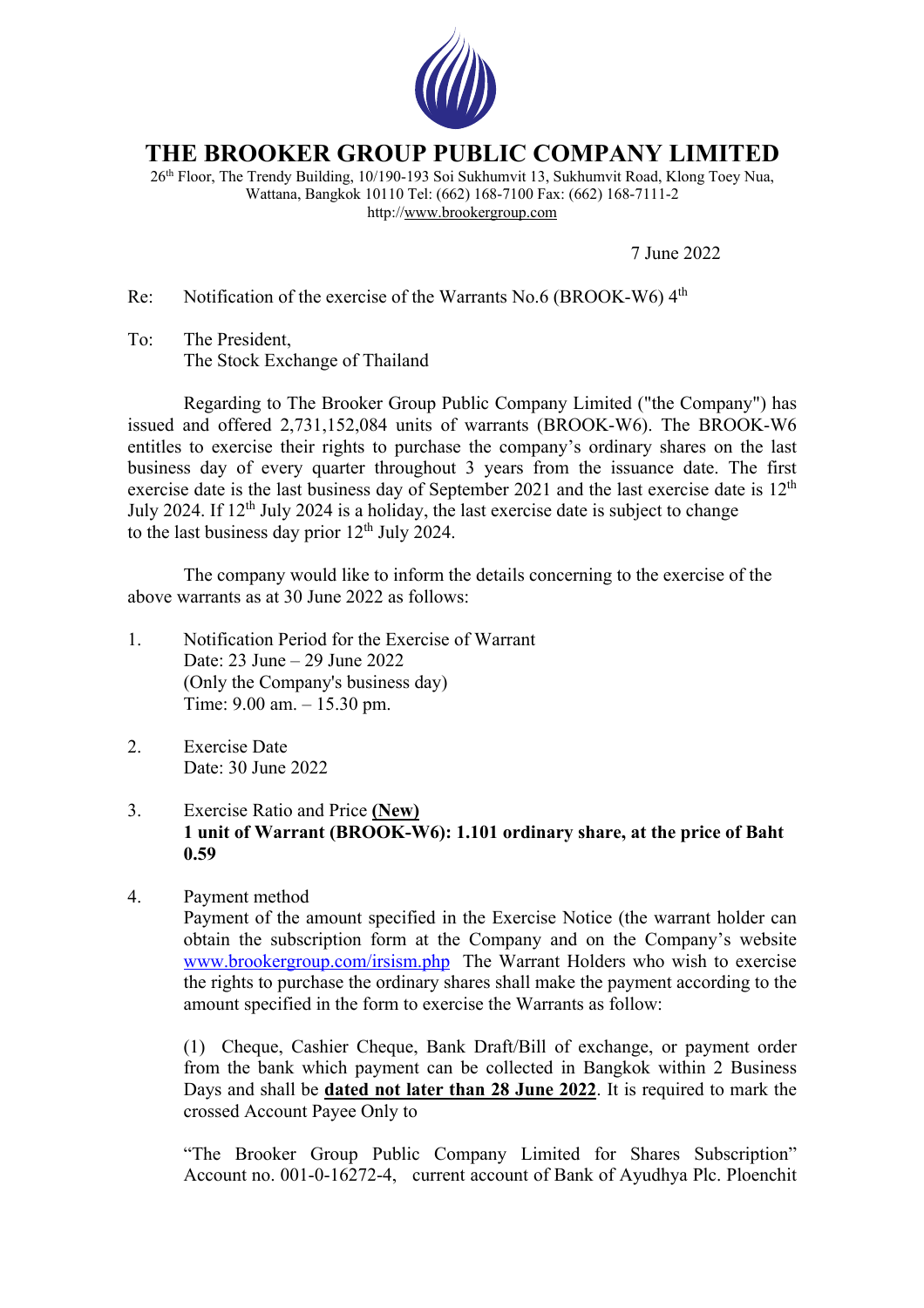Branch. Provided that the documents and evidence for the notification of the intention to exercise the Warrants pursuant to this Clause shall be arrived at the Company **not later than 12.00 noon of 28 June 2022**.

(2) Cash payment to the Company's Bank current account namely "The Brooker Group Public Company Limited for Shares Subscription" Account no. 001-0-16272-4, current account of Bank of Ayudhya Plc. Ploenchit Branch.

Provided that the documents and evidence for the notification of the intention to exercise the Warrants pursuant to this Clause shall be arrived at the Company **not later than 15.30 p.m. (afternoon) of 29 June 2022**.

The exercise of rights to share subscription shall be valid only if the payment is collectible. In the event that the payment cannot be collected for whatsoever reasons not caused by the Company, it will deem that holders of Warrant intend to cancel such exercise and correspondingly approve such cancellation. However, such cancellation shall not deprive the holders of Warrant the rights to purchase ordinary shares for the next times except for the cancellation of the last exercised of rights where by their rights to purchase the ordinary shares shall be deemed expired.

## 5. **Documents for the Notification of Intention to Exercise the Warrants**

- 5.1 Subscription Form for Warrant-6 (BROOK-W6) Exercise of The Brooker Group Plc on the Company's website www.brookergroup.com/irsism.php
- 5.2 **The Warrant Certificate or the Warrant Substitute in amount as specified in Subscription Form from The Thailand Securities Depository Co., Ltd. (TSD)**
- 5.3 Evidence supporting for the exercise of the Warrants

| 1) Thai Individual Person:<br>2) Foreign Individual Person:<br>3) Thai Juristic Person | Certified copy of valid identification card<br>Certified copy of valid passport<br>Copy of corporate affidavit not over 1 year<br>prior to the exercise date certified by<br>authorized director(s) as stated in that<br>corporate affidavit and certified evidence of<br>that authorized director(s) as in 1) or 2) |
|----------------------------------------------------------------------------------------|----------------------------------------------------------------------------------------------------------------------------------------------------------------------------------------------------------------------------------------------------------------------------------------------------------------------|
| 4) Foreign Juristic Person                                                             | : Copy of corporate affidavit certified by<br>Notary Public which in the document is<br>prepared for a period of no longer than<br>1 year and certified true copy by authorized<br>director(s) as stated in that corporate<br>affidavit and certified evidence of that<br>authorized director(s) as in 1) or 2)      |
| 5) Custodian                                                                           | : Copy of corporate affidavit certified by<br>Notary Public which in the document is<br>prepared for a period of no longer than                                                                                                                                                                                      |